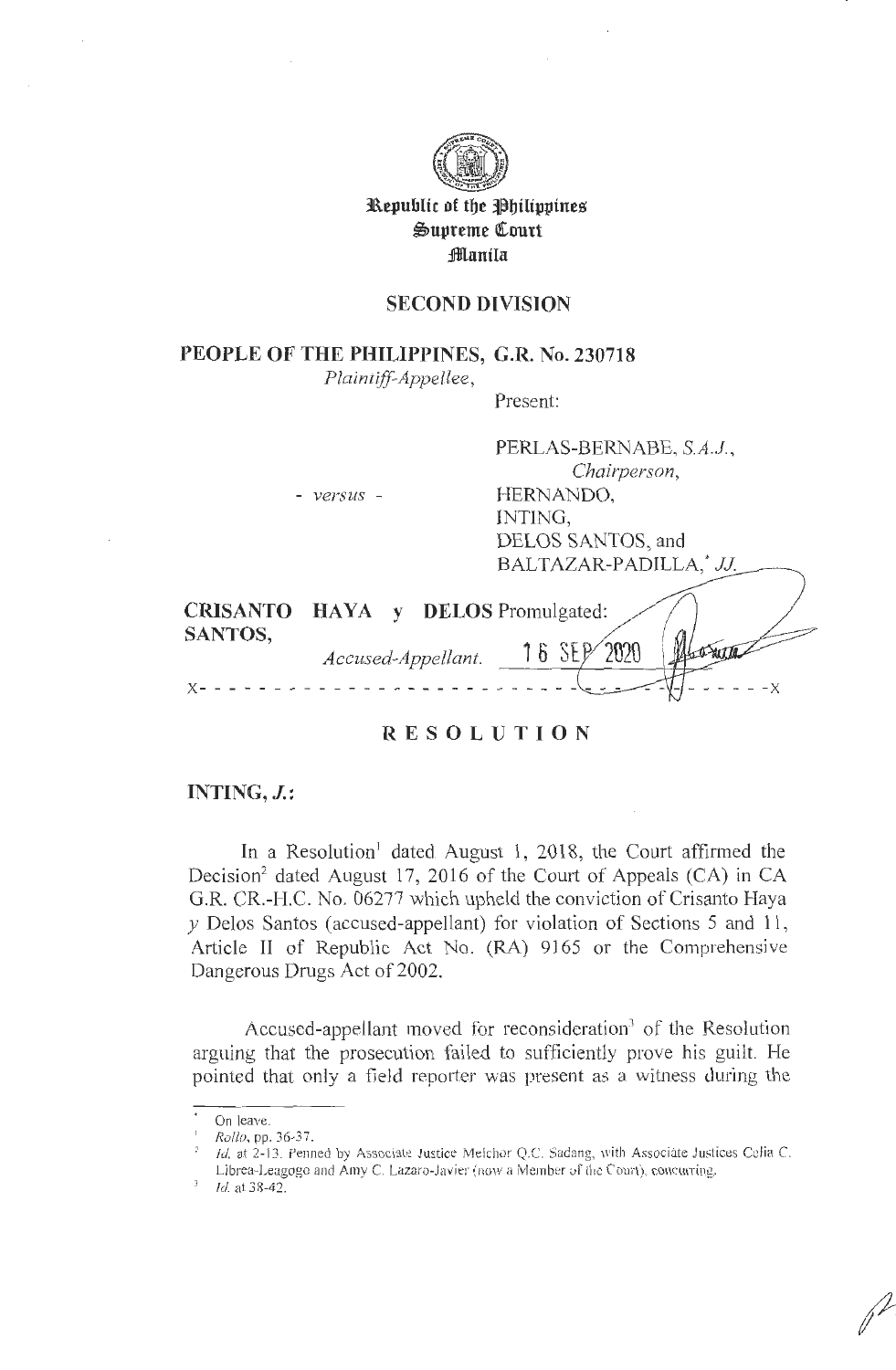inventory and there were no representative from the Department of Justice (DOJ) and elected public official. There was also no indication that the police officers even attempted to comply with the requirements of the law. 4

As will be discussed, there is a need to reconsider and set aside the Resolution dated August **1,** 2018 and enter a new one acquitting accused-appellant.

Accused-appellant was charged with the offenses of Illegal Sale and Possession of Dangerous Drugs committed in 2010 or prior to the amendment of RA 9165. Hence, the applicable law is the original provision of Section 21 and its Implementing Rules and Regulations. Accordingly, in the conduct of buy-bust operations, (1) the seized items must be marked, inventoried, and photographed immediately after seizure or confiscation; and (2) the marking, physical inventory, and photographing must be done in the presence of (a) the accused or his/her representative or counsel, (b) an elected public official, (c) a representative from the media and (d) a representative from the DOJ, all of whom shall be required to sign the copies of the inventory and be given a copy thereof. *<sup>5</sup>*

In a number of cases, the Court held that the presence of witnesses from the DOJ, media, and any elected public officer is *necessary* to protect against the possibility of planting, contamination, or loss of the seized drug. Without the insulating presence of the representative from the media or the DOJ and any elected public official during the seizure and marking of the drug, the evils of switching, "planting" or contamination of the evidence that had tainted previous buy-bust operations would not be averted, negating the integrity and credibility of the seizure and confiscation of the subject drug specimen that was evidence of the *corpus delicti,* and thus adversely affecting the trustworthiness of the incrimination of the accused.<sup>6</sup>

In the case at bar, noticeably, the seized items were not marked immediately at the place of arrest. Although the physical inventory and taking of photographs may be conducted at the nearest police station, or

<sup>&#</sup>x27; <sup>1</sup>*Rollo,* pp. 38 and 39.

<sup>&#</sup>x27; *Peuple v. £ nova!.* G.R. No. 245973 (Notice), February 5, 2020. 6 *Id.,* <sup>c</sup> iting *Penp/e v. Tnmowis.* G.R. No. 228890. April 18. 2018, 862 SCR.A 13 l and *l'eople* 1•. *Mendoza*, 736 Phil. 749, 761 (2014).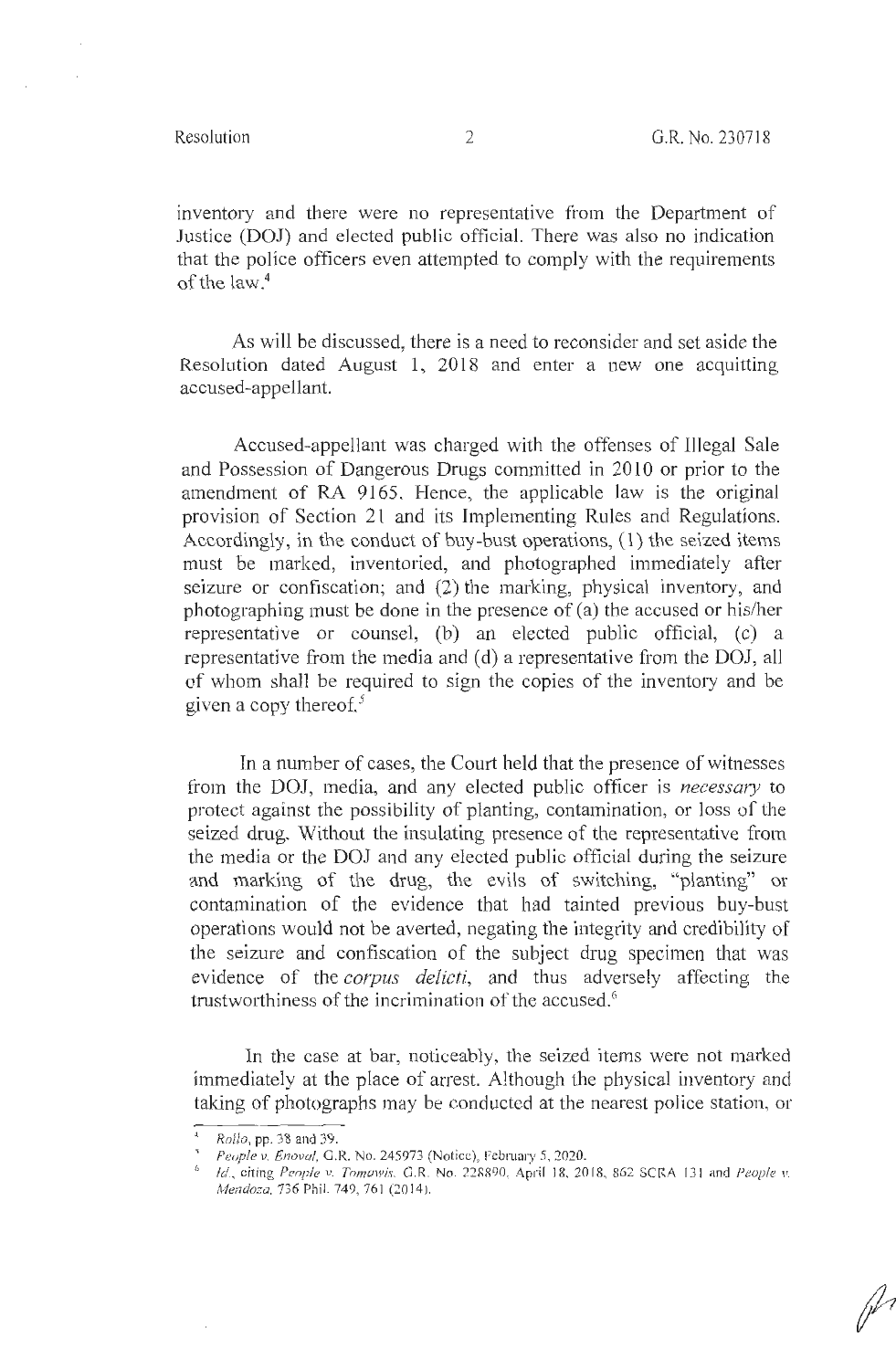$\mathbb{Z}^2$ 

office of the apprehending team in case of warrantless seizures, nothing prevents the police officers from immediately conducting these steps at the place where the items were seized. Considering that the seized items were to be used against accused-appellant, it was imperative for the police officers to mark them at once without delay. This is material since the penalty to be imposed for illegal possession of drugs depends upon the quantity or weight thereof.

Additionally, the rest of the inventory process was undertaken without the presence of a representative from the DOJ and an elected public official as mandatorily required under Section 21, Article II of RA 9165. As indicated in the Inventory of Drug Seized/Items,<sup>7</sup> only a representative from the media, one Maeng Santos, a field reporter, witnessed the marking of the purportedly retrieved drug specimens. In People v. Sipin,<sup>8</sup> the Court discussed:

The prosecution bears the burden of proving a valid cause for non-compliance with the procedure laid down in Section 21 of R.A. No·. 9165, as amended. *It has the positive duty to demonstrate observance thereto in such a way that during the trial proceedings, it must initiate in acknowledging and justffying any perceived deviations from the requirements of law. Its failure to follow the mandated procedure must be adequately explained, and must be proven as a fact in accordance with the rules on evidence.* It should take note that the rules require that the apprehending officers do not simply mention a justifiable ground, but also clearly state this ground in their sworn affidavit, coupled with a statement on the steps they took to preserve the integrity of the seized items. Strict adherence to Section 21 is required where the quantity of illegal drugs seized is miniscule, since it is highly susceptible to planting, tampering or alteration of evidence. (Italics supplied.)

While there are instances wherein departure from the procedures is allowed, it is incumbent upon the prosecution to  $(1)$  recognize any lapse on the part of the police officers and (2) be able to justify the same.<sup>9</sup> Specifically, it must be alleged and proved that the presence of these insulating witnesses to the physical inventory and photograph of the seized illegal drugs was not obtained because:

 $x \times x$  (1) their attendance was impossible because the place of arrest was a remote area;  $(2)$  their safety during the inventory and photograph of the seized drugs was threatened by an immediate

Records, p. 122.

<sup>R</sup>G.R. No. 224290. April 23, 2018

q *People v. £nova!, supra* note 5, citing *People v. Alagarme,* 754 Phil. 449, 461 (2015).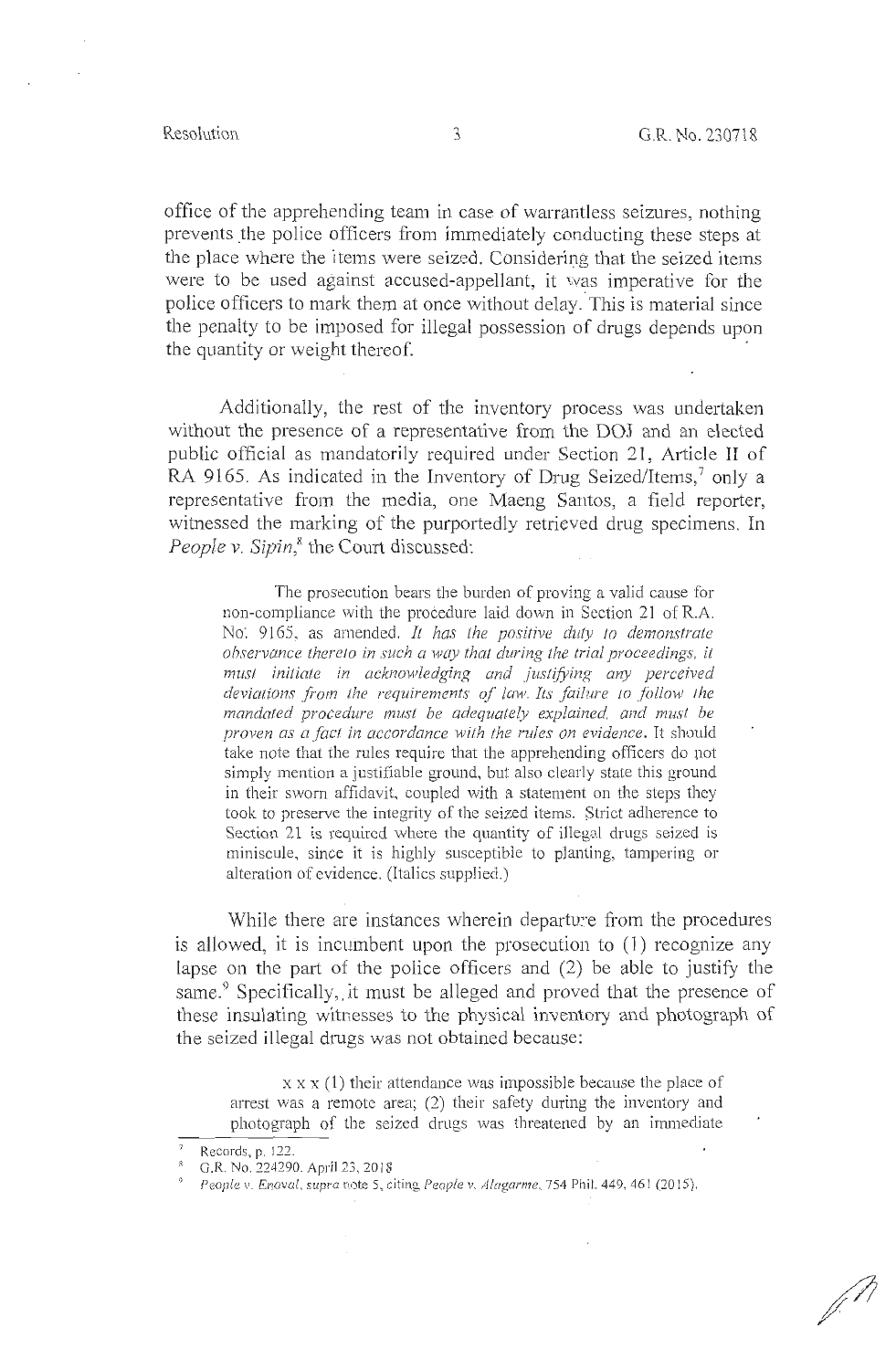retaliatory action of the accused or any persons acting for and in his/her behalf; (3) the elected officials themselves were involved in the punishable acts sought to be apprehended; (4) earnest efforts to secure the presence of a DOJ or media representative and an elected public official within the period required under Article 125 of the Revised Penal Code prove futile through no fault of the arresting officers, who face the threat of being charged with arbitrary detention; or (5) time constraints and urgency of the anti-drug operations, which often rely on tips of confidential assets, prevented the law enforcers from obtaining the presence of the required witnesses even before the offenders could escape.<sup>10</sup>

What is more, earnest effort to secure the attendance of the witnesses must be properly proven; thus:

It is well to note that the absence of these required witnesses does not *per se* render the confiscated items inadmissible. However, a justifiable reason for such failure or a showing of any genuine and sufficient effort to secure the required witnesses under Section 21 of RA 9 165 must be adduced. In *People v. Umipang,* the Court held that the prosecution must show that earnest efforts were employed in contacting the representatives enumerated under the law for "a sheer statement that representatives were unavailable without so much as an explanation on whether serious attempts were employed to look for other representatives, given the circumstances is to be regarded as a flimsy excuse." Verily, *mere statements of unavailability, absent actual serious attempts to contact the required*  witnesses are unacceptable as justified grounds for non-compliance. These considerations arise from the fact that police officers are ordinarily given sufficient time  $-$  beginning from the moment they have received the information about the activities of the accused until the time of his arrest  $-$  to prepare for a buy-bust operation and consequently, make the necessary arrangements beforehand knowing full well that they would have to strictly comply with the set procedure prescribed in Section 21 of RA 9165. As such, *police oficers are compelled not only to state reasons for their noncompliance, but must in fact, also convince the Court that they exerted earnest efforts lo comply with the mandated procedure, and that under the given circumstances, their actions were reasonable. <sup>11</sup>* (Italics supplied; underscoring omitted.)

Here, the prosecution failed to recognize and explain the serious procedural lapses in the marking, physical inventory, and photography of the seized items. It failed to explain why the police officers did not

<sup>10</sup>*People v. Sipin, supra* note 8. 11 *People v. Ramos,* 826 Phil. 881 , 9% (20 18).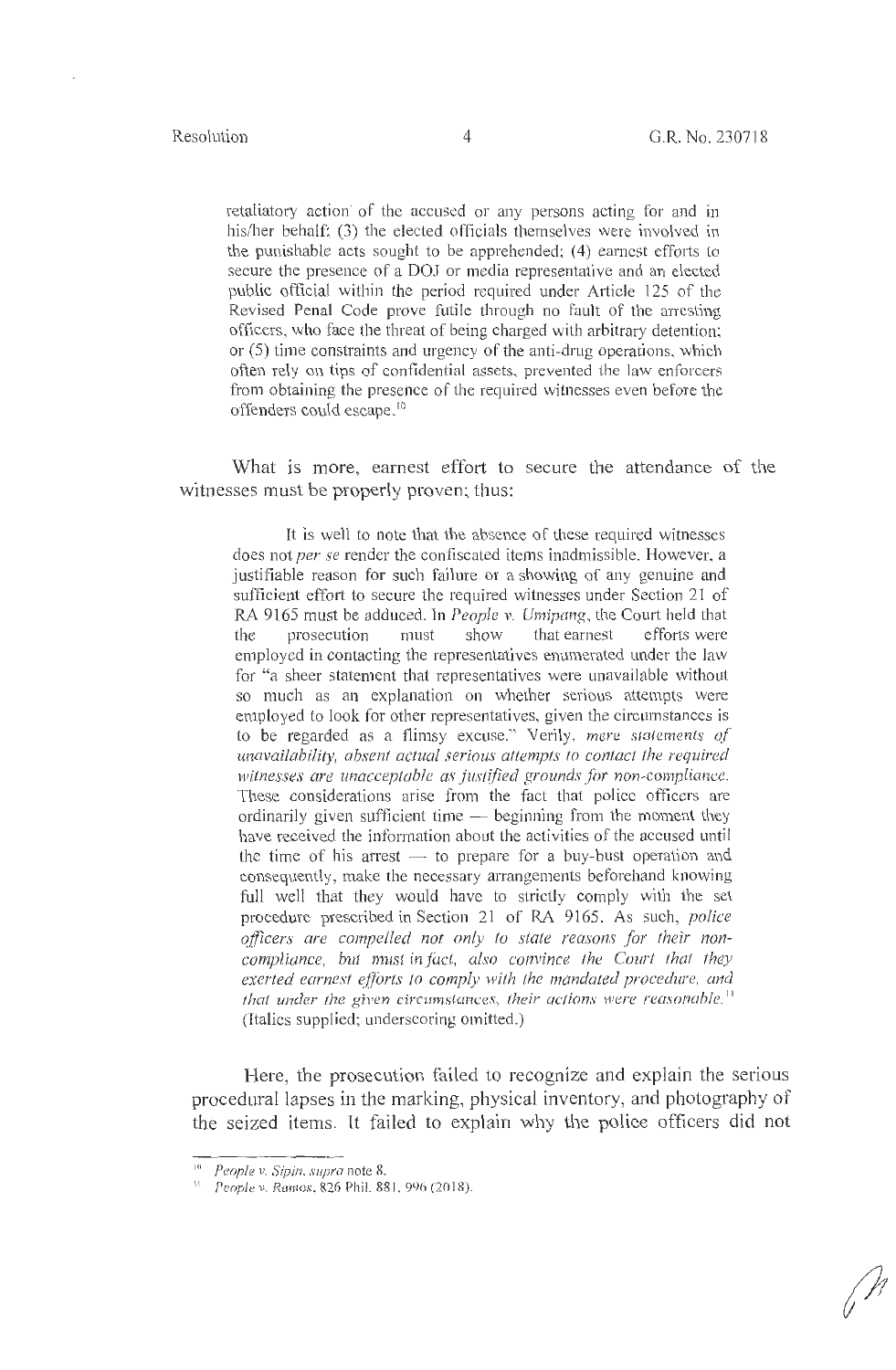secure the presence of an elected public official and a representative from the DOJ. The testimonies of the prosecution witnesses likewise failed to establish that there was an earnest effort to coordinate with and secure the presence of the witnesses at the onset of the operation.

In this light, prosecutors are strongly reminded that they have the positive duty to prove compliance with the procedure set forth in the law. They must have the initiative to not only acknowledge, but moreso justify any perceived deviations from the procedure during the proceedings before the trial court. Since compliance with this procedure is determinative of the integrity and evidentiary value of the *corpus delicti* and ultimately, the fate of the liberty of the accused, the fact that any issue regarding the same was not raised, or even threshed out in the court/s below, would not preclude the appellate court, including the Court, from fully examining the records of the case if only to ascertain whether the procedure had been completely complied with, and if not, whether justifiable reasons exist to excuse any deviation. If no such reasons exist, then it is the appellate court's bounden duty to acquit the accused, and perforce, overturn a conviction. 12

Under the circumstances, the breaches committed by the police officers, left unacknowledged and unexplained by the State, militate against a finding of guilt beyond reasonable doubt against accusedappellant as the integrity and evidentiary value of the *corpus delicti,* the 10 plastic sachets of marijuana, have been compromised. 13

**WHEREFORE,** the Court resolves to: (a) **SET ASIDE** the Court's Resolution dated August 1, 2018; and (b) **GRANTS** the appeal of accused-appellant Crisanto Haya *y* Delos Santos. The Decision dated August 17, 2016 of the Court of Appeals in CA-G.R. CR.-H.C. No. 06277 is hereby **REVERSED** and **SET ASIDE.** Accused-appellant Crisanto Haya y Delos Santos is **ACQUITTED** of the offenses charged on the ground of reasonable doubt.

The Director of the Bureau of Corrections, Muntinlupa City is **ORDERED** to: (a) cause the immediate release of accused-appellant Crisanto Haya *y* Delos Santos unless he is being held in custody for any

<sup>1</sup> <sup>~</sup>*People v. Ramos, supra* note 11.

<sup>&</sup>lt;sup>13</sup> *People v. Enoval, supra note 5, citing People v. Sumili, 753 Phil. 342, 352 (2015).*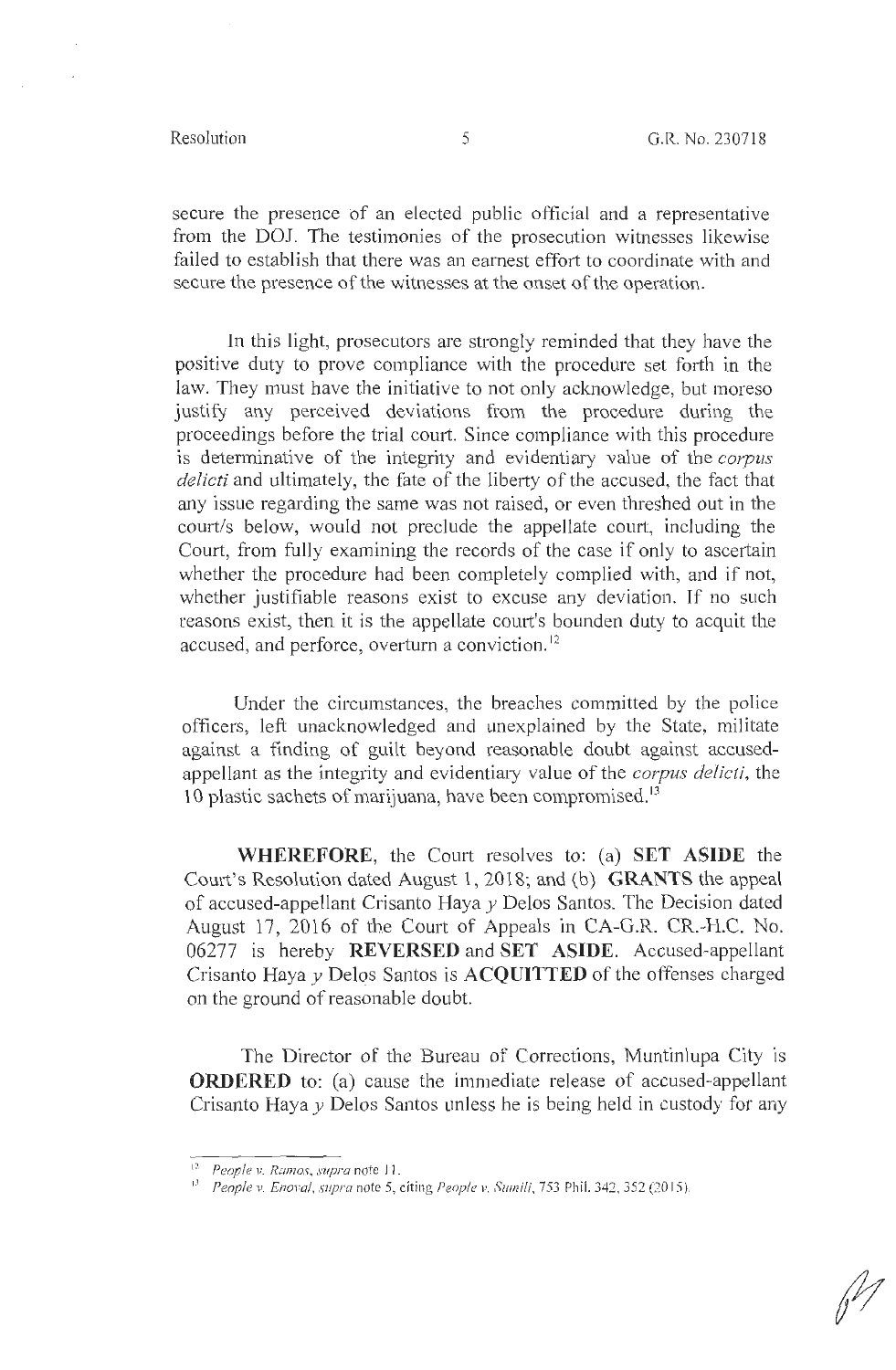$\gamma$  other lawful reason; and (b) inform the Court of the action taken within five (5) days from receipt of this Resolution.

Let entry of judgment be issued immediately.

**SO ORDERED.** 

 $\overline{\phantom{a}}$  . **HENR** Ĺ B. INTING *Associate Justice* 

 $\sim$   $\sim$ 

WE CONCUR:

 $\mathcal{L} \rightarrow \mathcal{L}$ **ESTELA M. PERLAS-BERNABE** 

> *Senior Associate Justice Chairperson*

 $\frac{\Delta}{\Delta}$ . **RAMO** L. HE

Associate Justice

 $\overline{ }$ **EDGARDO L. DELOS SANTOS** *Associate Justice* 

 $\sim 10^{11}$  km s  $^{-1}$ 

(On leave) **PRISCILLA BALTAZAR PADILLA** *Associate Justice*